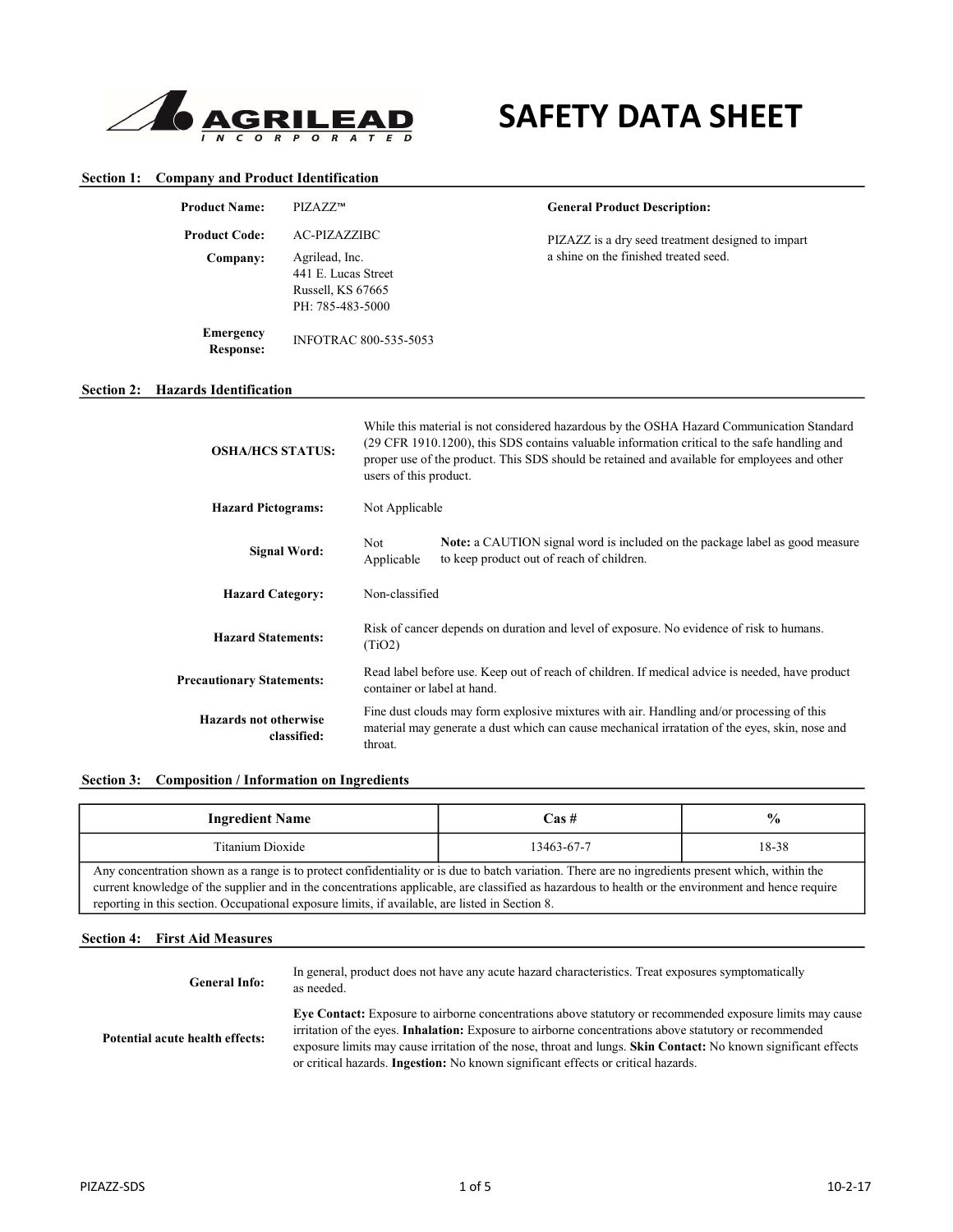| <b>FIRST AID</b><br>If ingested: | Wash out mouth with water. Remove victim to fresh air and keep at rest in a position comfortable for<br>breathing. If material has been swallowed and the exposed person is conscious, give small quantities of water<br>to drink. Do not induce vomiting unless directed to do so by medical personnel. Get medical attention if<br>symptoms occur. |
|----------------------------------|------------------------------------------------------------------------------------------------------------------------------------------------------------------------------------------------------------------------------------------------------------------------------------------------------------------------------------------------------|
| <b>FIRST AID</b>                 | Remove victim to fresh air and keep at rest in a position comfortable for breathing. Get medical attention if                                                                                                                                                                                                                                        |
| If inhaled:                      | symptoms occur.                                                                                                                                                                                                                                                                                                                                      |
| <b>FIRST AID</b>                 | Immediately flush eyes with plenty of water, occasionally lifting the upper and lower eyelids. Check for and                                                                                                                                                                                                                                         |
| Eve contact:                     | remove any contact lenses. Get medical attention if irritation occurs.                                                                                                                                                                                                                                                                               |
| <b>FIRST AID</b>                 | Flush contaminated skin with plenty of water. Remove contaminated clothing and shoes. Get medical attention                                                                                                                                                                                                                                          |
| Skin contact:                    | if symptoms occur.                                                                                                                                                                                                                                                                                                                                   |
| <b>Note to Physician:</b>        | Treat symptomatically. Contact poison treatment specialist immediately if large quantities have been ingested<br>or inhaled.                                                                                                                                                                                                                         |

# **Section 5: Fire Fighting Measures**

| <b>General Info:</b>                                      | No specific fire or explosion hazard.                                                                                                                                                          |
|-----------------------------------------------------------|------------------------------------------------------------------------------------------------------------------------------------------------------------------------------------------------|
| <b>Extinguishing Method</b> /<br>Equipment:               | Use dry chemical, $CO2$ water spray (fog) or foam.                                                                                                                                             |
| Special protective actions for fire-<br>fighters:         | Promptly isolate the scene by removing all persons from the vicinity of the incident if there is a fire. No action<br>shall be taken involving any personal risk or without suitable training. |
| <b>Special protective</b><br>equipment for fire-fighters: | Fire-fighters should wear appropriate protective equipment and self-contained breathing apparatus (SCBA)<br>with a full face-piece operated in positive pressure mode.                         |
| <b>Hazardous Decomposition Info:</b>                      | Decomposition products may include the following materials: metal oxide/oxides.                                                                                                                |

# Section 6: Accidental Release Measures

| Personal precautions, protective<br>equipment and procedures: | Keep unnecessary personnel away. Wear appropriate protective equipment and clothing during clean-up.<br>Avoid breathing dust. Ventilate area if easy to do so. For personal protection, see section 8 of the SDS.                                                                                                                                                                                                                                      |
|---------------------------------------------------------------|--------------------------------------------------------------------------------------------------------------------------------------------------------------------------------------------------------------------------------------------------------------------------------------------------------------------------------------------------------------------------------------------------------------------------------------------------------|
|                                                               | Small Spills: Move containers from spill area. Vacuum or sweep up material and place in a designated, labeled<br>waste container. Dispose of via a licensed waste disposal contractor.                                                                                                                                                                                                                                                                 |
| <b>Containment Equipment and</b><br><b>Procedures:</b>        | Large Spills: Move containers from spill area. Approach release from upwind. Prevent entry into sewers,<br>water courses, basements or confined areas. Vacuum or sweep up material and place in a designated, labeled<br>waste container. Avoid creating dusty conditions and prevent wind dispersal. Dispose of via a licensed waste<br>disposal contractor. Note: see Section 1 for emergency contact information and Section 13 for waste disposal. |

# Section 7: Handling and Storage

| <b>Safe Handling Precautions:</b>          | Put on appropriate personal protective equipment (see Section 8). Avoid breathing dust.                                                                                                                                                                                                                                                                                                                                                                                                                  |
|--------------------------------------------|----------------------------------------------------------------------------------------------------------------------------------------------------------------------------------------------------------------------------------------------------------------------------------------------------------------------------------------------------------------------------------------------------------------------------------------------------------------------------------------------------------|
| <b>Recommendations for Storage:</b>        | Store in accordance with local regulations. Store in original container protected from direct sunlight in a dry,<br>cool and well-ventilated area, away from incompatible materials (see Section 10) and food and drink. Keep<br>container tightly closed and sealed until ready for use. Containers that have been opened must be carefully<br>resealed and kept upright to prevent leakage. Do not store in unlabeled containers. Use appropriate<br>containment to avoid environmental contamination. |
| Advice on general occupational<br>hygiene: | Eating, drinking and smoking should be prohibited in areas where this material is handled, stored and<br>processed. Workers should wash hands and face before eating, drinking and smoking. Remove contaminated<br>clothing and protective equipment before entering eating areas. See also Section 8 for additional information<br>on hygiene measures.                                                                                                                                                 |
| Incompatibilities:                         | No specific data available.                                                                                                                                                                                                                                                                                                                                                                                                                                                                              |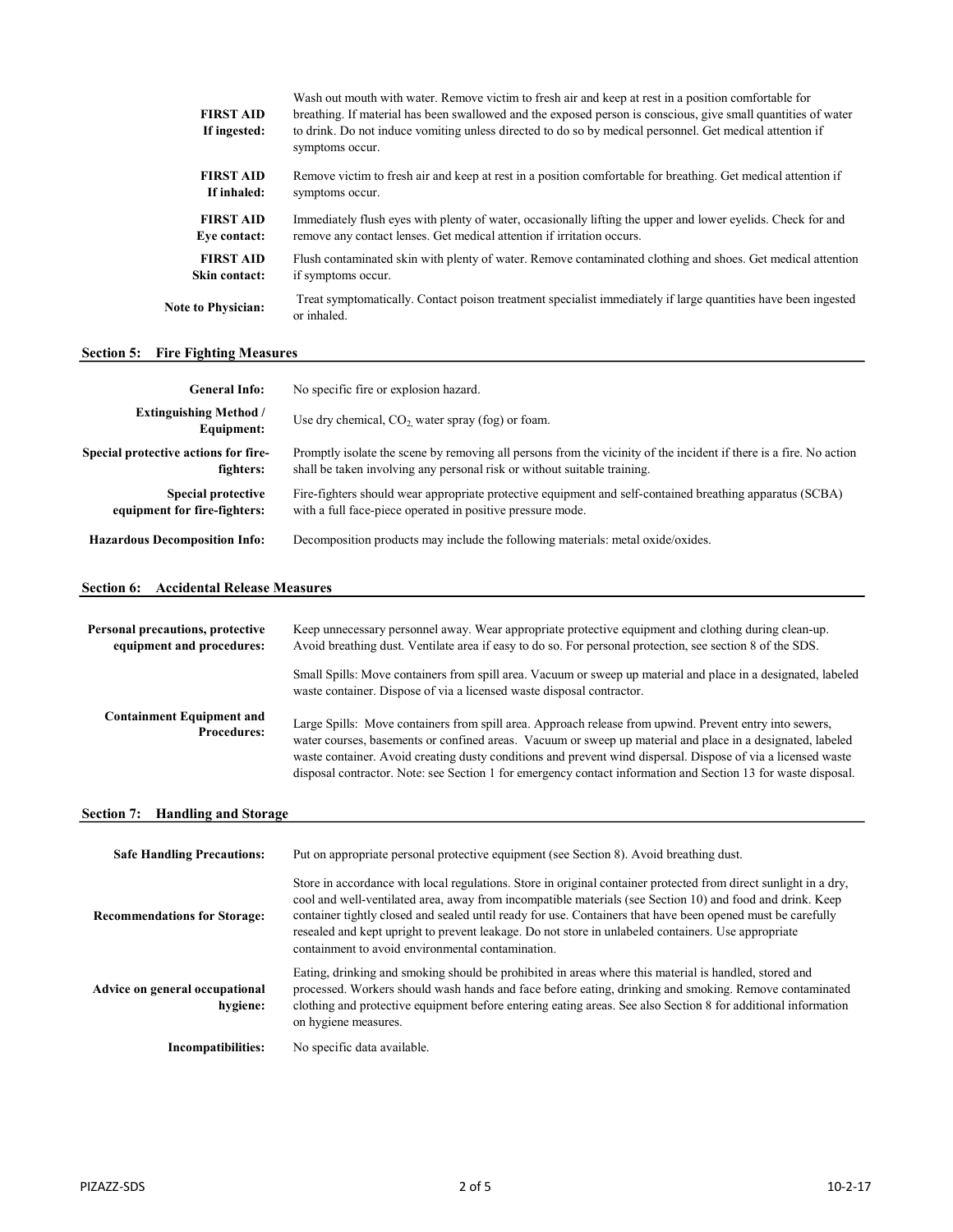# Section 8: Exposure Control / Personal Protection

| Use only with adequate ventilation. If user operations generate dust, fumes, gas, vapor or mist, use process<br>enclosures, local exhaust ventilation or other engineering controls to keep worker exposure to airborne<br>contaminants below any recommended or statutory limits.                                                                                                                                                                   |
|------------------------------------------------------------------------------------------------------------------------------------------------------------------------------------------------------------------------------------------------------------------------------------------------------------------------------------------------------------------------------------------------------------------------------------------------------|
| Emissions from ventilation or work process equipment should be checked to ensure they comply with the<br>requirements of environmental protection legislation. In some cases, fume scrubbers, filters or engineering<br>modifications to the process equipment will be necessary to reduce emissions to acceptable levels.                                                                                                                           |
| Personal protective equipment for the body should be selected based on the task being performed and the risks<br>involved and should be approved by a specialist before handling this product.                                                                                                                                                                                                                                                       |
| Safety eyewear complying with an approved standard should be used when a risk assessment indicates this is<br>necessary to avoid exposure to liquid splashes, mists, gases or dusts. If contact is possible, the following<br>protection should be worn, unless the assessment indicates a higher degree of protection: safety glasses with<br>sideshields. If operating conditions cause high dust concentrations to be produced, use dust goggles. |
| Appropriate footwear and any additional skin protection measures should be selected based on the task being<br>performed and the risks involved and should be approved by a specialist before handling this product.                                                                                                                                                                                                                                 |
| In case of inadequate ventilation wear respiratory protection. Respirator selection must be based on known or<br>anticipated exposure levels, the hazards of the product and the safe working limits of the selected respirator.<br>Use a properly fitted, air-purifying or airfed respirator complying with an approved standard if a risk<br>assessment indicates this is necessary.                                                               |
| Wash hands, forearms and face thoroughly after handling chemical products, before eating, smoking and using<br>the lavatory and at the end of the working period. Appropriate techniques should be used to remove potentially<br>contaminated clothing. Wash contaminated clothing before reusing. Ensure that eyewash stations and safety<br>showers are close to the workstation location.                                                         |
|                                                                                                                                                                                                                                                                                                                                                                                                                                                      |

| <b>Substances with Exposure Limits</b> | CAS#             | <b>Exposure Limits</b>                                                                           |
|----------------------------------------|------------------|--------------------------------------------------------------------------------------------------|
|                                        |                  | <b>OSHA PEL (United States, 2/2013).</b> TWA: 15 mg/m <sup>3</sup> 8 hours. Form: Total dust     |
| Titanium Dioxide                       | $13463 - 67 - 7$ | <b>OSHA PEL 1989 (United States, 3/1989).</b> TWA: $10 \text{ mg/m}^3$ 8 hours. Form: Total dust |
|                                        |                  | ACGIH TLV (United States, $4/2014$ ). TWA: 10 mg/m <sup>3</sup> 8 hours.                         |

# Section 9: Physical and Chemical Properties

| <b>Physical State:</b><br>Color: | Solid [Powder]<br>Off-White | <b>Melting Point:</b><br><b>Boiling Point/Range:</b> | Not available<br>Not available |
|----------------------------------|-----------------------------|------------------------------------------------------|--------------------------------|
| Oder:                            | <b>Oderless</b>             | pH:                                                  | Not Tested                     |
| <b>Relative Density:</b>         | $2.3$ to $3$                | <b>Flash Point:</b>                                  | Not applicable                 |
| VOC $%$                          | $0\%$                       | <b>Lower Flam Limits:</b>                            | Not tested                     |

# **Section 10: Stability and Reactivity**

| <b>Stability/Reactivity:</b>                  | The product is stable. There is no specific test data related to reactivity of this product or its ingredients. |
|-----------------------------------------------|-----------------------------------------------------------------------------------------------------------------|
| <b>Possibility of hazardous</b><br>reactions: | Under normal conditions of storage and use, hazardous reactions will not occur.                                 |
| Incompatible materials:                       | No specific data.                                                                                               |
| <b>Decomposition products:</b>                | Under normal conditions of storage and use, hazardous decomposition products should not be produced.            |

# Section 11: Toxicological Information

| $-$<br>(name<br>070<br><b>CILE</b><br>stance<br>40V<br>. 47.a - | ---<br>____ | ۱D٢<br>1/MA        | $-$<br>the contract of the contract of the contract of |
|-----------------------------------------------------------------|-------------|--------------------|--------------------------------------------------------|
| m.<br>ាអារា<br>J10X1de<br>1ta                                   |             | $\mathbf{r}$<br>∠ມ |                                                        |

Acute Toxicity

(Conclusion/Summary): No known significant effects or critical hazards.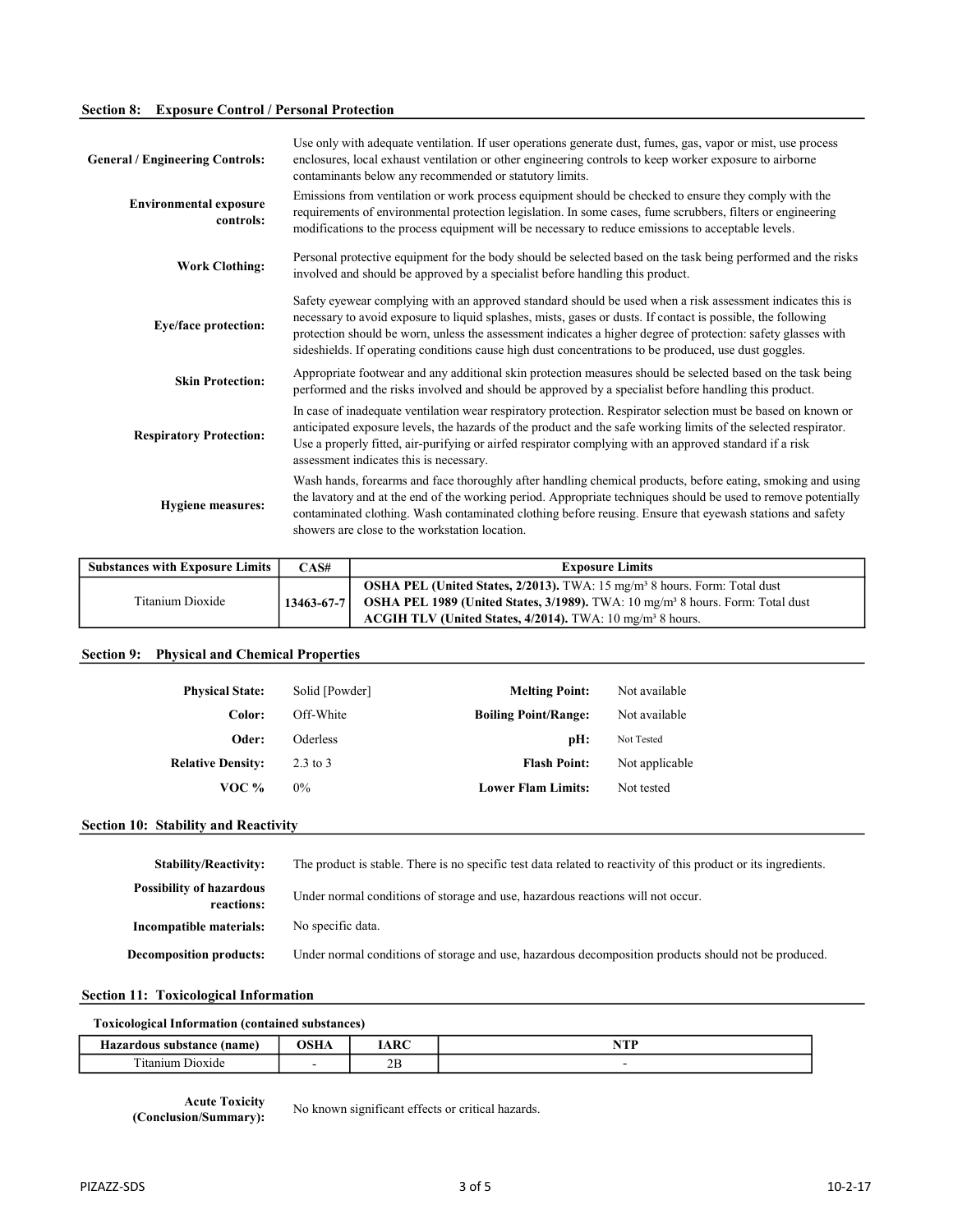| <b>Likely Routes of Exposure:</b>                                                   | Not available.                                                                                                                                                                                                                                                                                                                                                                                                                           |
|-------------------------------------------------------------------------------------|------------------------------------------------------------------------------------------------------------------------------------------------------------------------------------------------------------------------------------------------------------------------------------------------------------------------------------------------------------------------------------------------------------------------------------------|
| <b>Potential Acute Health Effects:</b>                                              | Eve Contact: Exposure to airborne concentrations above statutory or recommended exposure limits may<br>cause irritation of the eyes. <b>Inhalation:</b> Exposure to airborne concentrations above statutory or recommended<br>exposure limits may cause irritation of the nose, throat and lungs. Skin Contact: No known significant effects<br>or critical hazards. <b>Injestion:</b> No known significant effects or critical hazards. |
| Symptoms related to the<br>physical, chemical and<br>toxicological characteristics: | Eye Contact: Adverse symptoms may include irritation & redness. Inhalation: Adverse symptoms may<br>include respiratory tract irritation, coughing. Skin Contact: No specific data. Injestion: No specific data.                                                                                                                                                                                                                         |
| <b>Potential Chronic Health Effects:</b>                                            |                                                                                                                                                                                                                                                                                                                                                                                                                                          |
| General:                                                                            | Repeated or prolonged inhalation of dust may lead to chronic respiratory irritation.                                                                                                                                                                                                                                                                                                                                                     |
| Carcinogenicity or mutagenicity:                                                    | No known significant effects or critical hazards.                                                                                                                                                                                                                                                                                                                                                                                        |
| <b>Other Notes:</b>                                                                 | No known significant effects or critical hazards for teratogenicity, developmental, or fertility effects.                                                                                                                                                                                                                                                                                                                                |
| <b>Section 12: Ecological Information</b>                                           |                                                                                                                                                                                                                                                                                                                                                                                                                                          |

# Persistance and Degradability: Not available.

| <b>Mobility in Soil:</b>          | Not available. |
|-----------------------------------|----------------|
| <b>Bioaccumulative potential:</b> | Not available. |

| <b>Product/Ingredient</b> | <b>Result</b>                               | <b>Species / Exposure</b>                                 |
|---------------------------|---------------------------------------------|-----------------------------------------------------------|
| Titanium Dioxide          | Acute $EC50 > 1000000 \mu g/l$ Fresh water  | Daphnia - Daphnia magna / 48 hours                        |
|                           | Acute LC50 20000 mg/l Fresh water           | Daphnia - Daphnia magna - Neonate / 48 hours              |
|                           | Acute LC50 5.5 ppm Fresh water              | Daphnia - Daphnia magna - Juvenile (Fledgling,            |
|                           |                                             | Hatchling, Weanling) / 48 hours                           |
|                           | Acute $LC50 > 1000000 \mu g/l$ Marine water | Fish - Fundulus heteroclitus / 96 hours                   |
|                           | Chronic NOEC 1 ppm Fresh water              | Daphnia - Daphnia magna - Juvenile (Fledgling, Hatchling, |
|                           |                                             | Weanling) $/48$ hours                                     |
|                           | Chronic NOEC 500 ppm Fresh water            | Daphnia - Daphnia magna - Juvenile (Fledgling,            |
|                           |                                             | Hatchling, Weanling) / 48 hours                           |
|                           |                                             |                                                           |

#### Section 13: Disposal Information

Disposal Methods: The generation of waste should be avoided or minimized wherever possible. Disposal of this product, solutions and any by-products should at all times comply with therequirements of environmental protection and waste disposal legislation and any regional local authority requirements. Dispose of surplus and non-recyclable products via a licensed waste disposal contractor. Waste should not be disposed of untreated to the sewer unless fully compliant with the requirements of all authorities with jurisdiction. Waste packaging should be recycled. Incineration or landfill should only be considered when recycling is not feasible. This material and its container must be disposed of in a safe way. Empty containers or liners may retain some product residues. Avoid dispersal of spilled material and runoff and contact with soil, waterways, drains and sewers.

#### Section 14: Transport Information

| DOT:<br><b>IMO/IMDG:</b>      | Not regulated for transport.<br>Not regulated for transport.                                                                                                                                                  |
|-------------------------------|---------------------------------------------------------------------------------------------------------------------------------------------------------------------------------------------------------------|
| IATA:                         | Not regulated for transport.                                                                                                                                                                                  |
| Special precautions for user: | Transport within user's premises: always transport in closed containers that are upright and secure. Ensure that<br>persons transporting the product know what to do in the event of an accident or spillage. |

#### Section 15: Regulatory Information

| TSCA:                     | All components listed on the TSCA 8(b) inventory. |  |
|---------------------------|---------------------------------------------------|--|
| U.S. Federal regulations: | Clean Water Act (CWA) 311: sodium hydroxide       |  |
| <b>SARA 313</b>           | None identified                                   |  |